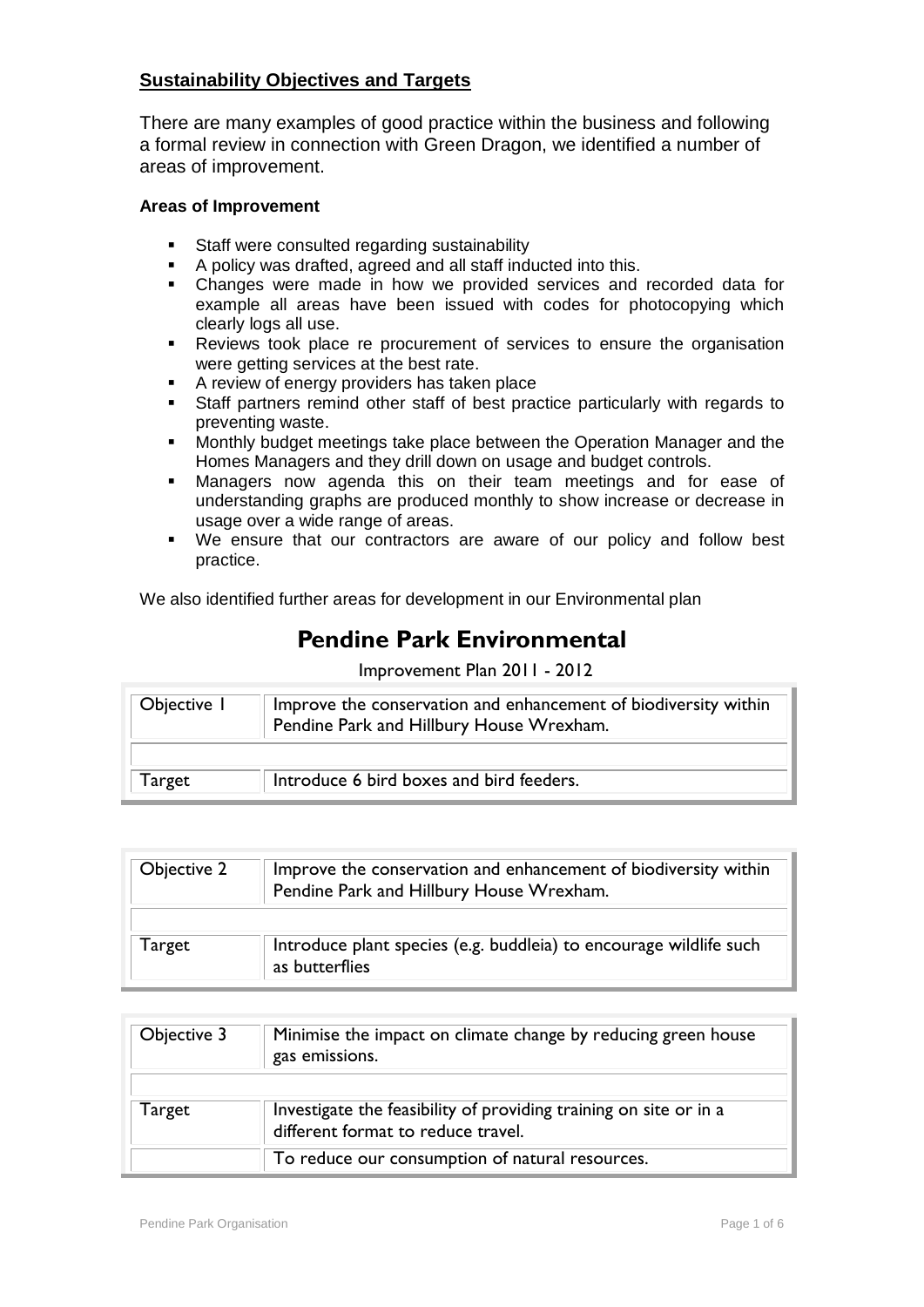| Objective 4 |                                                                                                                            |
|-------------|----------------------------------------------------------------------------------------------------------------------------|
| Target      | Reduce printers and ensure duplex facility replacements which in<br>turn will reduce our paper, ink and toner consumption. |

| Objective 5 | To reduce our consumption of natural resources. |
|-------------|-------------------------------------------------|
| Target      | To reduce our energy consumption by 2%          |

| Objective 6 | To improve environmental management                                                                   |
|-------------|-------------------------------------------------------------------------------------------------------|
| Target      | To be assessed before end of March 2012 against the Green<br>Dragon Environmental Management Standard |

| Reference                          |                                                                                                                         |  |
|------------------------------------|-------------------------------------------------------------------------------------------------------------------------|--|
|                                    |                                                                                                                         |  |
| Objective                          | Improve the conservation and enhancement of biodiversity<br>within Pendine Park and Hillbury House Wrexham.             |  |
|                                    |                                                                                                                         |  |
| Target                             | Introduce 6 bird boxes and bird feeders. and plant species<br>(e.g. buddleia) to encourage wildlife such as butterflies |  |
|                                    |                                                                                                                         |  |
| <b>Target Completion</b><br>Date   | March 2012                                                                                                              |  |
|                                    |                                                                                                                         |  |
| Method                             | Identify appropriate locations<br>Source materials<br>Consult with residents                                            |  |
|                                    |                                                                                                                         |  |
| Responsibility                     | <b>Business &amp; Operations Manager</b><br>Gardener                                                                    |  |
|                                    |                                                                                                                         |  |
| Implementation<br><b>Resources</b> | <b>Business &amp; Operations Manager</b><br><b>Executive Team</b>                                                       |  |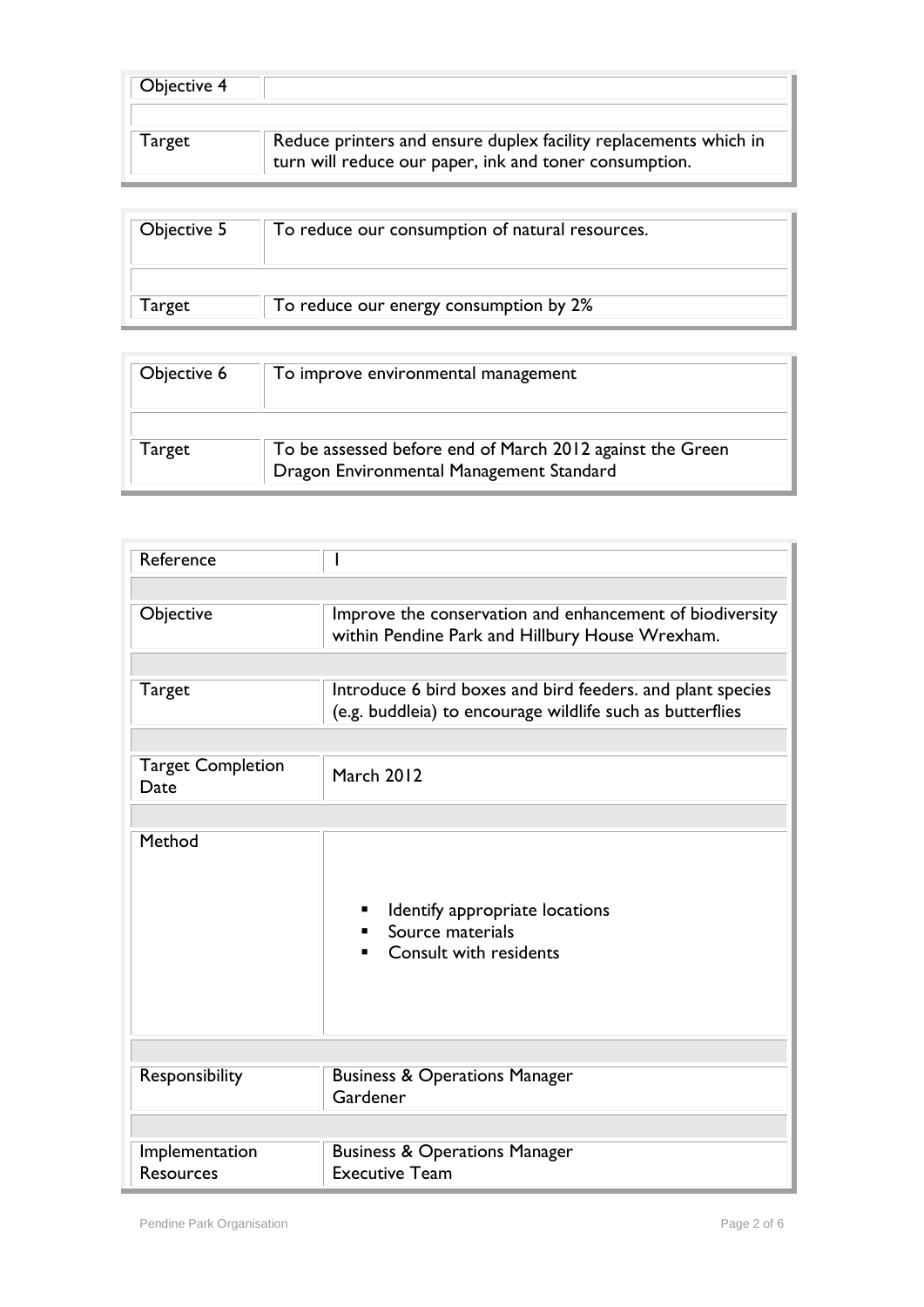|                           | Managers<br>Partners                     |
|---------------------------|------------------------------------------|
| <b>Monitoring Methods</b> | Report review process<br>Internal Audits |

| Reference                          | $\overline{2}$                                                                                              |
|------------------------------------|-------------------------------------------------------------------------------------------------------------|
|                                    |                                                                                                             |
| Objective                          | Improve the conservation and enhancement of biodiversity<br>within Pendine Park and Hillbury House Wrexham. |
|                                    |                                                                                                             |
| Target                             | Introduce plant species (e.g. buddleia) to encourage<br>wildlife such as butterflies                        |
|                                    |                                                                                                             |
| <b>Target Completion</b><br>Date   | <b>March 2012</b>                                                                                           |
|                                    |                                                                                                             |
| Method                             | Identify appropriate locations<br>Source materials<br>Consult with residents                                |
|                                    |                                                                                                             |
| Responsibility                     | <b>Business &amp; Operations Manager</b>                                                                    |
|                                    |                                                                                                             |
| Implementation<br><b>Resources</b> | <b>Business &amp; Operations Manager</b><br>Gardener                                                        |
|                                    |                                                                                                             |
| <b>Monitoring Methods</b>          | Site Inspection                                                                                             |

| Reference        |                                                                                                         |
|------------------|---------------------------------------------------------------------------------------------------------|
| <b>Objective</b> | Minimise the impact on climate change by reducing green<br>house gas emissions.                         |
|                  |                                                                                                         |
| Target           | Investigate the feasibility of providing training on site or in<br>a different format to reduce travel. |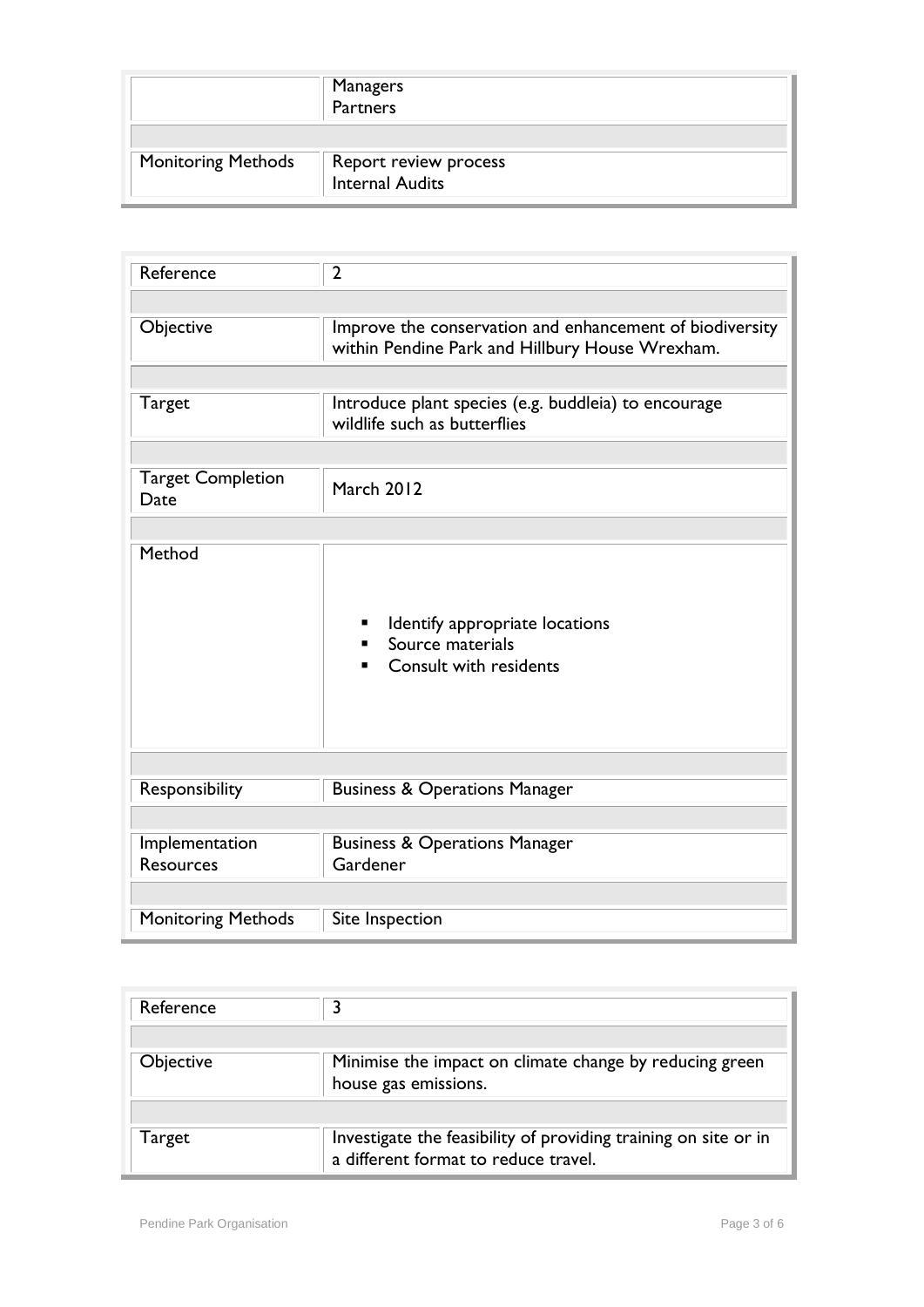| <b>Target Completion</b><br>Date | April 2012                                                                                                                                      |  |
|----------------------------------|-------------------------------------------------------------------------------------------------------------------------------------------------|--|
|                                  |                                                                                                                                                 |  |
| Method                           | We have information available to us relating to past<br>mileage need to compare this against the travel costs of<br>bringing a trainer to site. |  |
|                                  | Provide drivers with handbook relating to best practice                                                                                         |  |
|                                  |                                                                                                                                                 |  |
| Responsibility                   | <b>Business and Operations Manager</b><br>Finance team                                                                                          |  |
|                                  | <b>Training Department</b>                                                                                                                      |  |
|                                  |                                                                                                                                                 |  |
| Implementation                   | <b>Executive Management Team</b>                                                                                                                |  |
| <b>Resources</b>                 | <b>Directors</b>                                                                                                                                |  |
|                                  |                                                                                                                                                 |  |
| <b>Monitoring Methods</b>        | Mileage claim forms submitted<br>Collation of data by finance team                                                                              |  |

| Reference                        | 4                                                                                                                                 |
|----------------------------------|-----------------------------------------------------------------------------------------------------------------------------------|
|                                  |                                                                                                                                   |
| Objective                        | To reduce our consumption of natural resources.                                                                                   |
|                                  |                                                                                                                                   |
| <b>Target</b>                    | Reduce printers and ensure duplex facility replacements<br>which in turn will reduce our paper, ink and toner<br>consumption.     |
|                                  |                                                                                                                                   |
| <b>Target Completion</b><br>Date | March 2012                                                                                                                        |
|                                  |                                                                                                                                   |
| Method                           | Replace unsuitable printers.<br>Apply duplex default setting to all printers<br>Apply grey scale default setting to all printers. |
|                                  |                                                                                                                                   |
| Responsibility                   | <b>Business and Operations Mananger</b>                                                                                           |
|                                  |                                                                                                                                   |
| Implementation<br>Resources      | <b>Business and Operations Manager</b><br><b>IT Manager</b>                                                                       |
|                                  |                                                                                                                                   |
| <b>Monitoring Methods</b>        | Internal audits of present resource consumption.<br>Internal audits of future resource consumption -                              |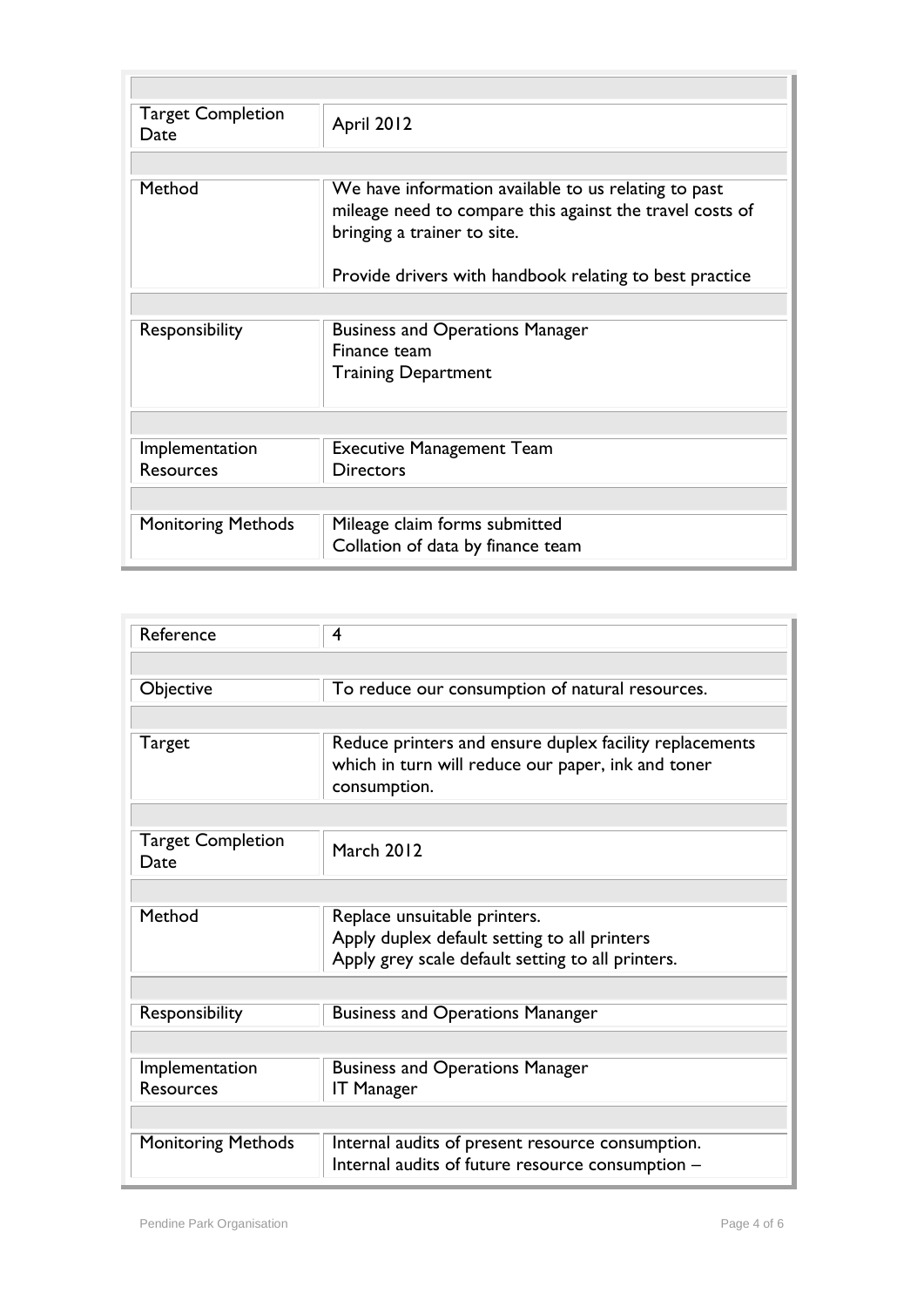| monitored monthly and information circulated in graph |
|-------------------------------------------------------|
| format.                                               |

| Reference                          | 4                                                                                                                                                                                                                                                                                                                 |  |
|------------------------------------|-------------------------------------------------------------------------------------------------------------------------------------------------------------------------------------------------------------------------------------------------------------------------------------------------------------------|--|
|                                    |                                                                                                                                                                                                                                                                                                                   |  |
| Objective                          | To reduce our consumption of natural resources.                                                                                                                                                                                                                                                                   |  |
|                                    |                                                                                                                                                                                                                                                                                                                   |  |
| Target                             | To reduce our energy consumption by 2%                                                                                                                                                                                                                                                                            |  |
|                                    |                                                                                                                                                                                                                                                                                                                   |  |
| <b>Target Completion</b><br>Date   | October 2012                                                                                                                                                                                                                                                                                                      |  |
|                                    |                                                                                                                                                                                                                                                                                                                   |  |
| Method                             | Internal audit of data.<br>Staff will be aware of this and have received information<br>and training.<br>Monthly monitoring of use is communicated to Registered<br>Managers in a graph format and also figures.<br>Will be Itemised at Team meetings for discussion and<br>sharing of graph information to teams |  |
|                                    |                                                                                                                                                                                                                                                                                                                   |  |
| Responsibility                     | <b>Business and Operations Manager</b>                                                                                                                                                                                                                                                                            |  |
|                                    |                                                                                                                                                                                                                                                                                                                   |  |
| Implementation<br><b>Resources</b> | <b>Business and Operations Manager</b><br><b>Managers</b>                                                                                                                                                                                                                                                         |  |
|                                    |                                                                                                                                                                                                                                                                                                                   |  |
| <b>Monitoring Methods</b>          | Internal audits of present resource consumption.<br>Internal audits of future resource consumption -<br>monitored monthly and information circulated in graph<br>format.                                                                                                                                          |  |

| Reference                        | 6                                                   |
|----------------------------------|-----------------------------------------------------|
|                                  |                                                     |
| Objective                        | To improve environmental management                 |
|                                  |                                                     |
| Target                           | To be assessed before end of March 2012 against the |
|                                  | Green Dragon Environmental Management Standard      |
|                                  |                                                     |
| <b>Target Completion</b><br>Date | March 2012                                          |
|                                  |                                                     |
| Method                           | Systems and processes will be in place              |

Ī